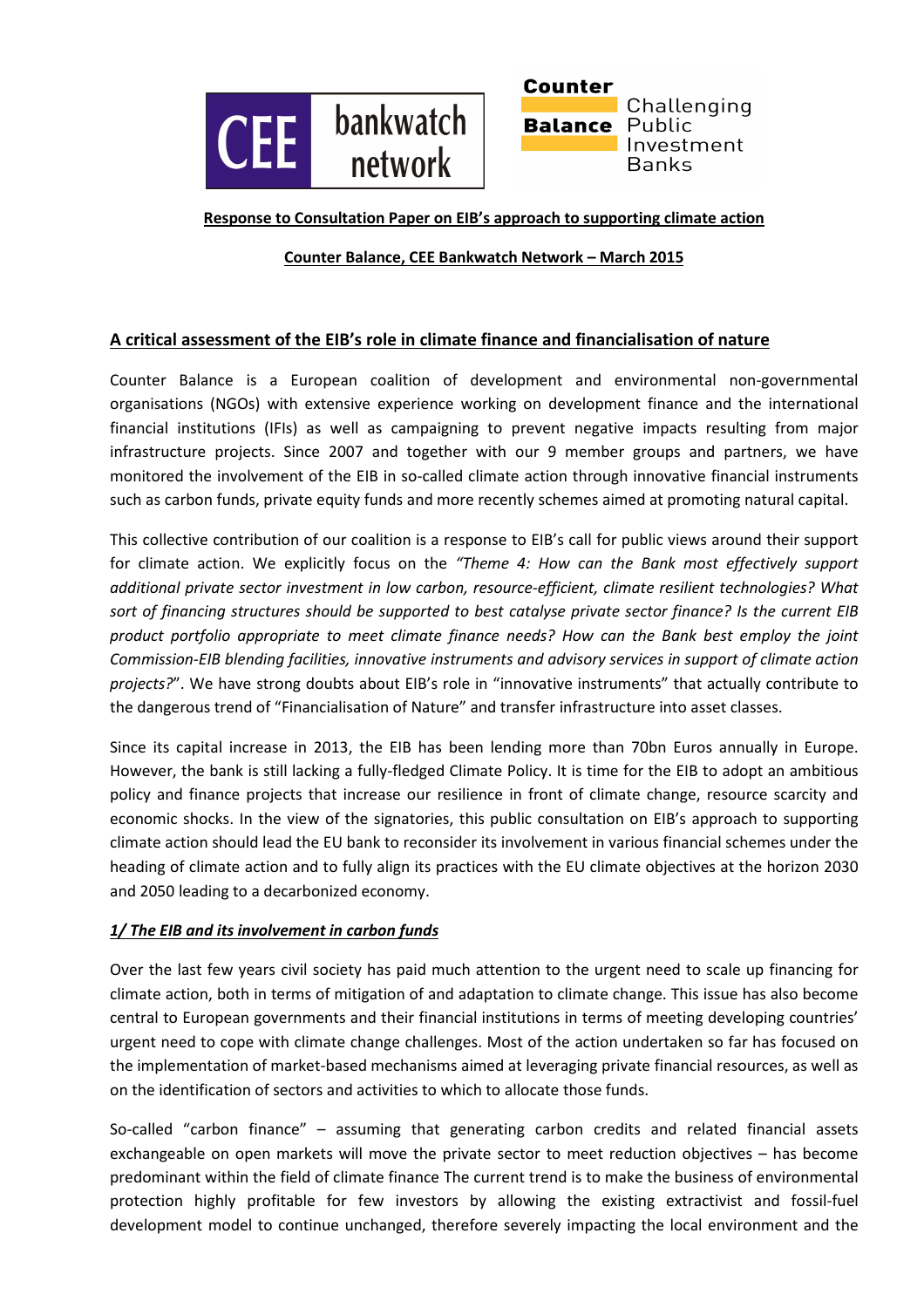livelihoods on which most of world population and the poor depend.. Carbon finance has attracted fierce criticism from several civil society groups, within the wider critique directed at a market-based "green economy" whose objective is to financialise nature. The "Scrap the ETS campaign"<sup>1</sup> brought together 137 international and European NGOs opposing the fixing of the EU Emissions Trading Scheme (ETS) due to its structural failures.

The ETS has failed to reduce industrial greenhouse gas emissions cost-effectively by creating incentives for climate-friendly innovations and so move industry onto a low-carbon path. The EU's fixation on 'price' as a driver for change contributed locking in an economic system dependent on polluting extractive industries – with fossil fuel emissions increasing sharply in 2010 and 2011<sup>2</sup>. Despite the severe difficulties faced by the EU Emission Trading System since the end of 2012, and despite the fact that carbon markets in Europe are basically falling apart (with very low carbon prices and investors leaving this sub-sector), European governments and institutions are determined to push for the international community to adopt new market-based mechanisms for climate action in the run-up to the next climate negotiations in Paris in 2015.

In this context, the EIB is active on the carbon market, through direct management of several carbon funds and a portfolio of € 589 million in 2011 which has kept on increasing over the years<sup>3</sup> and through a specific fund for the purchase of post 2012 carbon offsets generated from CDM projects aimed at adding price certainty to investors' Post 2012 emissions portfolio<sup>4</sup>.

Our report "Banking on carbon markets" showed in 2012 that the bank does not disclose neither a full list of supported projects nor the volumes of finance involved. However, from occasional references, some examples can be identified. Via its carbon funds, the EIB has been financing controversial operations like:

- Gas flaring reduction in the oil industry in Siberia<sup>5</sup>. This represents a classic example of a dirty, polluting industry (that ruins the livelihoods of indigenous peoples and local ecosystems and economies) receiving carbon credits for marginal reductions in its unacceptable practices. Similar payments have been made to companies operating highly controversial oil-extraction operations in Nigeria $6$ .

- Fossil-fuel switching from shale oil, mazut and coal to natural gas. Switching from one fossil fuel to an (arguably) marginally less dirty one is a contentious use of climate-change funding.

- Funding for landfill gas — that is, waste-to-energy projects — accounts for 12 per cent of the EIB's carbon fund portfolio.

- The EIB has bought offsets from large hydropower projects associated with numerous harmful environmental and social impacts such as the Ruzizi project in Rwanda, the Bujagali dam in Uganda and Hunan Taoyuan Huirenxi Hydropower Project in China. Extensive litterature around the disastrous impacts on dams is currently available<sup>7</sup>.

- Increasingly, offset credits may be sourced from broader ecosystem functions (biodiversity, soil, water etc). Under the CDM, land is being used and communities are being forcefully removed in order to make way for monoculture tree plantations. There is a risk of widespread land grabbing through the CDM and similar offset mechanisms for projects that require large, preferably unpopulated areas of land such as industrial tree plantations and biofuels in Africa. There are proposals on the table at the UN climate talks to

4 http://www.eib.org/about/press/2009/2009-096-post-2012-carbon-credit-fund.htm

<sup>1</sup> http://scrap-the-euets.makenoise.org/KV/declaration-scrap-ets-english/

<sup>&</sup>lt;sup>2</sup> UNEP (2012) The Emissions Gap Report,  $\frac{www.unep.org/pdf/2012gaperport.pdf}{$ 

<sup>&</sup>lt;sup>3</sup> Counter Balance (2011), Banking on Carbon Markets. http://www.counter-balance.org/banking-on-carbon-markets/

 $5\overline{\rm{World}}$  Bank, 2011, Russian Federation: Rosneft Associated Gas Recovery Project for the Komsomolskoye Oild Field (CFE),

accessed 25 July 2011, http://wbcarbonfinance.org/Router.cfm?Page=CFE&FID=30444&ItemID=30444&ft=Projects&ProjID=47068 <sup>6</sup> Heinrich Boll Foundation, 2009, Energy Futures? ENI's investments in tar sands and palm oil in the Congo Basin, November 2009, http://www.foeeurope.org/corporates/Extractives/Energy\_Futures\_eng.pdf

<sup>&</sup>lt;sup>7</sup> http://www.wwf.eu/?207987/7-sins-of-dams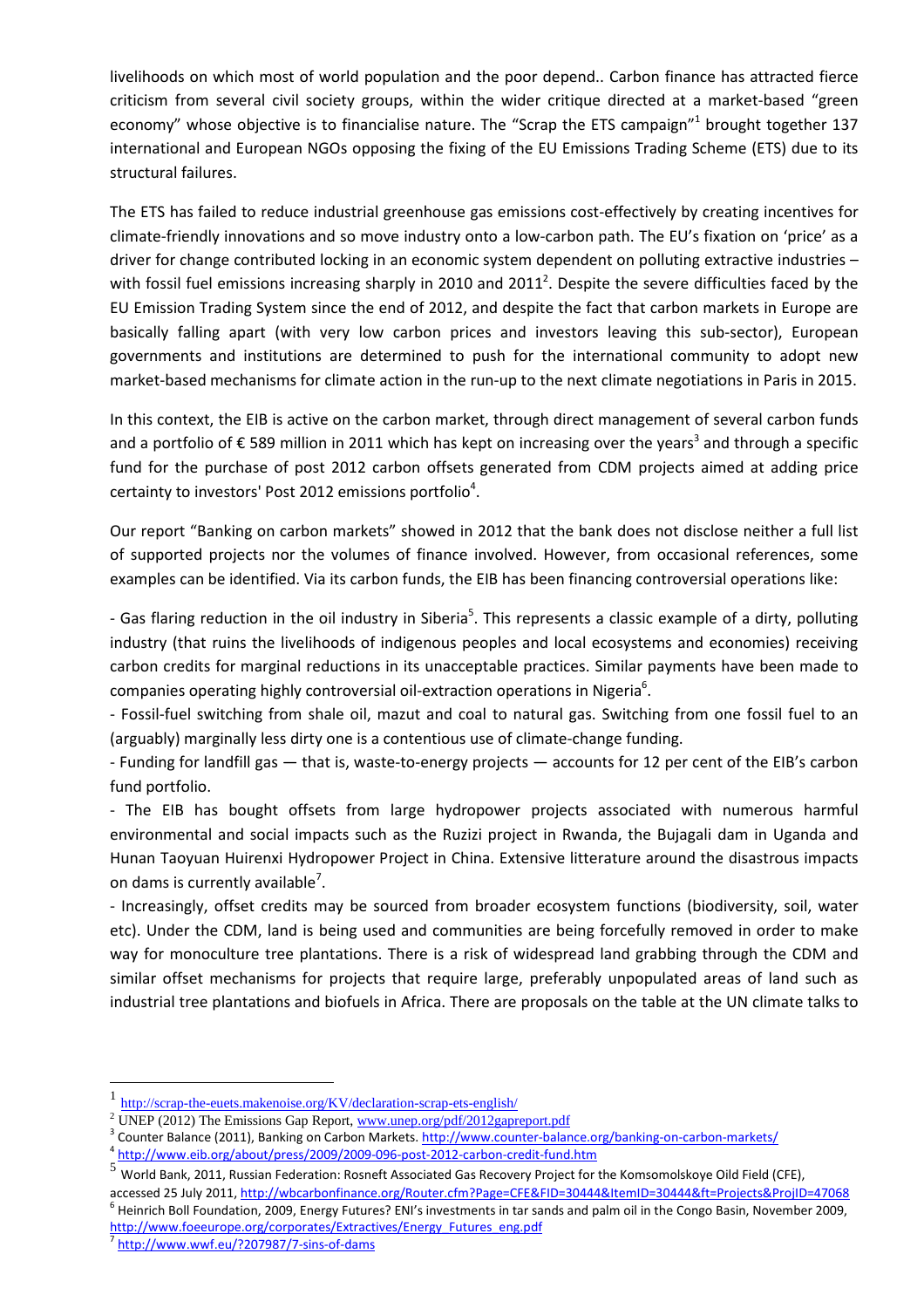widen the range of projects that are eligible for CDM funding and this includes GM crops, biochar, and soils, as greenhouse gas sequestration projects<sup>8</sup>.

Of great concern to the signatories are also moves by the EIB to extend its activities into forest carbon trading. Forest carbon offsetting suffers from all the weaknesses and illogicalities of other carbon trades<sup>9</sup>, and in addition has some particular issues of its own<sup>10</sup>:

• Carbon trading presumes, falsely, an equivalence between fossil carbon released from permanent storage underground, and biosphere carbon stored temporarily in standing timber;

• The use of forest offsets is yet another demand by the global North on the productive lands of the South;

• Carbon offsets tend to fund mega-plantations that have well-documented negative impacts on forests and forest peoples;

• Halting forest loss requires action against the underlying causes of deforestation. Linking forest protection and reforestation with increased fossil-fuel-emitting activities and with more monoculture tree plantations is a dead end for the climate, for forests and forest peoples;

• Measuring the carbon flows in forests is fraught with uncertainties. Levels of accuracy required for a carbon trading scheme, where forest offsets are treated as equal to fossil carbon emissions, are virtually impossible to achieve.

Despite mounting evidence about the unsuitability of carbon trading as a financing instrument for reducing forest loss<sup>11</sup>, the architects behind global REDD discussions continue to strongly favour a forest-carbon trading scheme<sup>12</sup>. Meanwhile a parallel forest-carbon market has emerged through voluntary offsetting, bilateral intergovernmental contracts and other interim agreements<sup>13</sup>. UN climate decisions also suggest that REDD+ finance will be used to finance monoculture tree plantations (storing as little as 20% of the carbon stored in natural forests that they replace)<sup>14</sup>; to finance tree plantations on agricultural lands; and will reward dirty-energy and logging companies for marginal improvements in their damaging practices. The EIB is not waiting for UN negotiations on crucial financing decisions pertaining to REDD to conclude, but is already laying the ground for forest carbon offset projects.

• *A case in point: the Althelia Fund* 

As documented by a recent Counter Balance report<sup>15</sup>, the EIB is at the forefront of carbon market development through its support for REDD+ via the Althelia Climate Fund. Given the impact associated with REDD and REDD+ projects, as described above, EIB support for REDD+ through Althelia is an example of the lack of policy coherence between European development policy and the goals that the Bank claims to abide to, and the actual practice of the Bank. The EIB decision to invest in Althelia also represents a contradiction between EU climate policy and the Bank's role in climate action. As a matter of fact, the EU excluded forest carbon credits until at least 2020 in its Emission Trading Scheme Directive adopted in December 2008. This

reasons-why-redd-is-a-false-solution-friends-of-the-earth-international/

 $\frac{12 \text{ http://www.fern.org/carbonmarketswillnot deliver}}{13 \text{ Teb}}$ 

 $^8$  African Biodiversity Network et al, 2011, The CDM and Africa: Marketing a new land grab, http://www.africanbiodiversity.org/system/files/PDFs/CDM%20Report\_Feb2011\_lowres.pdf 9 FERN, 2010, Trading carbon.

<sup>&</sup>lt;sup>10</sup> The Munden Project, 2011, REDD AND FOREST CARBON: Market-Based

Critique and Recommendations, www.mundenproject.com/forestcarbonreport2.pdf <sup>11</sup> Nine reasons why REDD is a false solution: Friends of the Earth International, http://www.redd-monitor.org/2014/10/15/nine-

<sup>&</sup>lt;sup>13</sup> FoEI, 2010, REDD: the realities in black and white, Friends of the Earth International, http://www.foei.org/en/resources/publications/pdfs/2010/reddthe-realities-in-black- and-white

<sup>&</sup>lt;sup>14</sup> Palin et al. (1999). Carbon Sequestration and trace gas emissions in slash-and-burn and alternative land uses in the humid tropics, Palin et al., ASB Climate

ChangeWorking Group, CGIAR, Final Report, Phase II,

www.asb.cgiar.org/pdfwebdocs/Climate%20Change%20WG%20reports/Climate%20Change%20WG%20report.pdf

<sup>&</sup>lt;sup>15</sup> Counter Balance and Re: Common (2014), Banking on forests: The European Investment Bank's belief in financial alchemy to fix the climate crisis: The case of the Althelia Climate Fund http://www.counter-balance.org/wpcontent/uploads/2014/12/1415112543wpdm\_briefing-banking-on-forests.pdf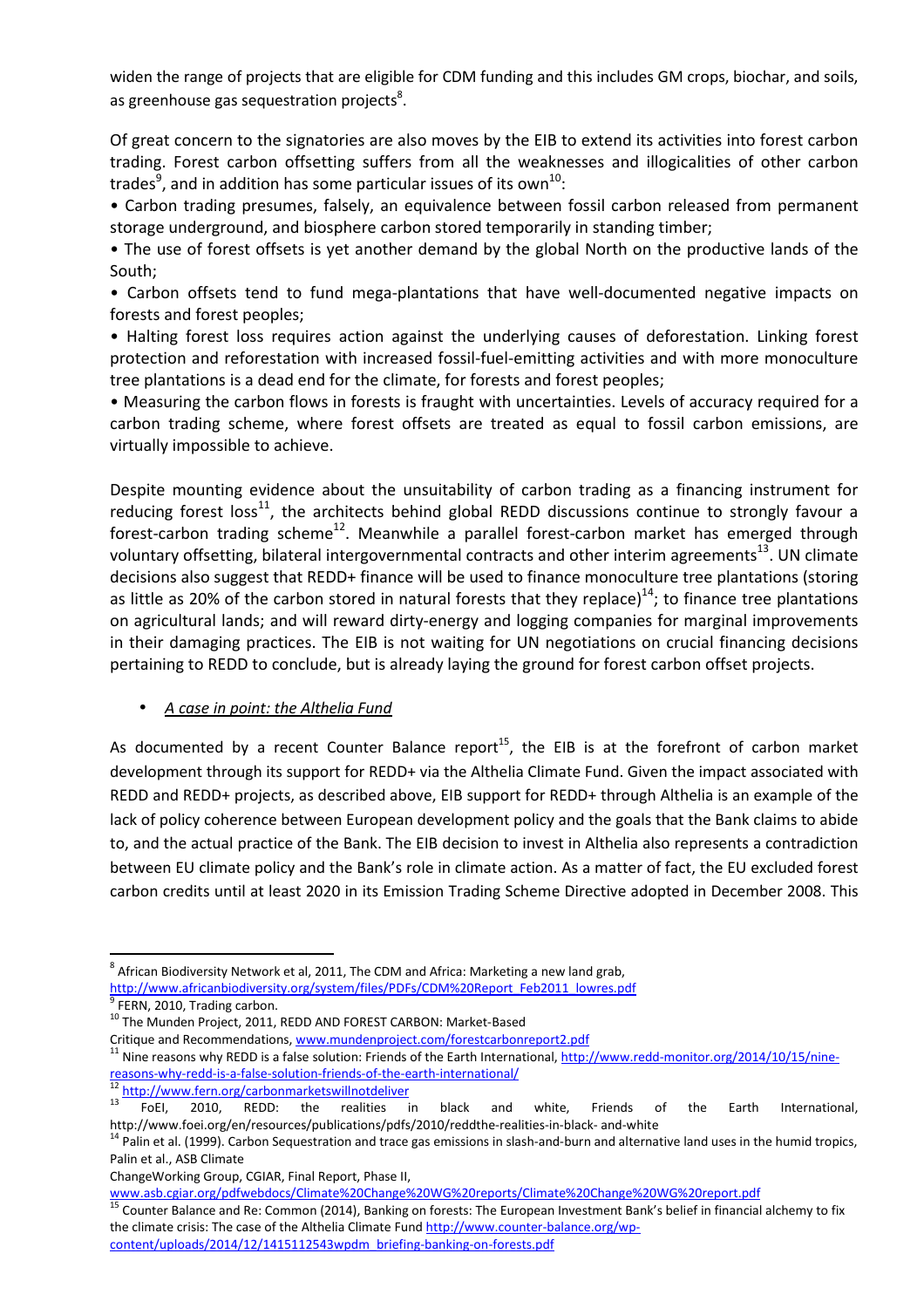decision took various interests into account, including criticism raised against REDD by some developing countries and affected local communities.

Analysis of the set-up of the Althelia Climate Fund and the modalities of the EIB's participation confirms the criticisms of the Bank's previous engagement in other carbon funds already voiced by organised civil society. Indeed, the fund's establishment, operation and project definition is fully delegated to fund managers, with little direction coming from the Bank. In short the EIB fully relies on the expertise of carbon managers, without considering the possibility of a different approach to climate finance, possibly managed in-house, other than carbon markets.

From an investor perspective it is particularly concerning that it is still unclear what will be the overall economic return from Althelia's investments, given losses occurred so far and the difficulties faced in identifying REDD projects to invest in and consequent delays in the financial closure of different investment stages. Without any doubt only thanks to the financial guarantee from US AID Althelia managers managed to reach some financial closure with some investors and move their business on. This public intervention is a clear evidence that without some forms of public subsidies – whether through direct investment or guarantees – such a carbon finance instrument, planned to be a market-based mechanism, would not work.

Given this central role of public financing, the approach of the EIB to entirely outsource the management of its carbon funds raises doubts about the due diligence procedures performed by the Bank regarding the fund companies and managers who benefit from EIB investments. For instance, in the case of Althelia it remains unclear why the Bank allows complex and not fully transparent corporate structures to invest in the ultimate beneficiaries. Similarly the concrete oversight performed by the Bank's management is not detectable. Furthermore, the fact that carbon funds operate through jurisdictions where taxation is limited – as for a SICAV based in Luxemburg – raises further concerns for European citizens and taxpayers.

The determination of the EIB and European governments to rush and promote forest carbon funds through voluntary markets triggers the establishment of complicated and under-funded investment structures which ultimately adopt questionable inter-company lending schemes to sustain their business and pay costly consultancies and staff. The EIB approach to carbon finance with this new fund confirms broader problems which affect its use of financial intermediaries in its lending pattern both within and outside of the EU, including the use of private equity funds<sup>16</sup>.

• *Recommendations:* 

l

The EIB should reconsider its involvement in market-based mechanisms as part of its climate action. So far the Bank's ideological bias in favour of market-based mechanisms has not allowed for an open-ended debate about what role, if any, the EU house bank should play in climate finance. Consequently REDD projects and offsetting mechanisms should not be part of the EIB climate policy, and the EIB should divest from the Althelia Climate Fund. We warn against including and using the carbon credits, since ETS and the use of Clean Development Mechanisms shows after several years of experience that they do not reduce emissions, but rather create new markets of off-sets that risk to create new bubbles without contributing to fighting climate change and helped big climate polluters to new sources of income.

The EIB should stop supporting emission trading schemes with the purpose of justifying new polluting projects - like coal power plants and incinerators - in the EU and in accession countries, for instance through the use of the NER 300 fund. The evidence of the past years shows that emission trading is about trading and not about reducing the emissions from specific facilities that will lock Europe in fossil fuels dependency for the decades to come. Thus the EIB should not invest in the creation of new market based mechanisms in natural resources areas. If emission trading is about trading, and not reducing emissions,

<sup>16</sup> http://www.counter-balance.org/new-counter-balance-report-hit-and-run-development-2/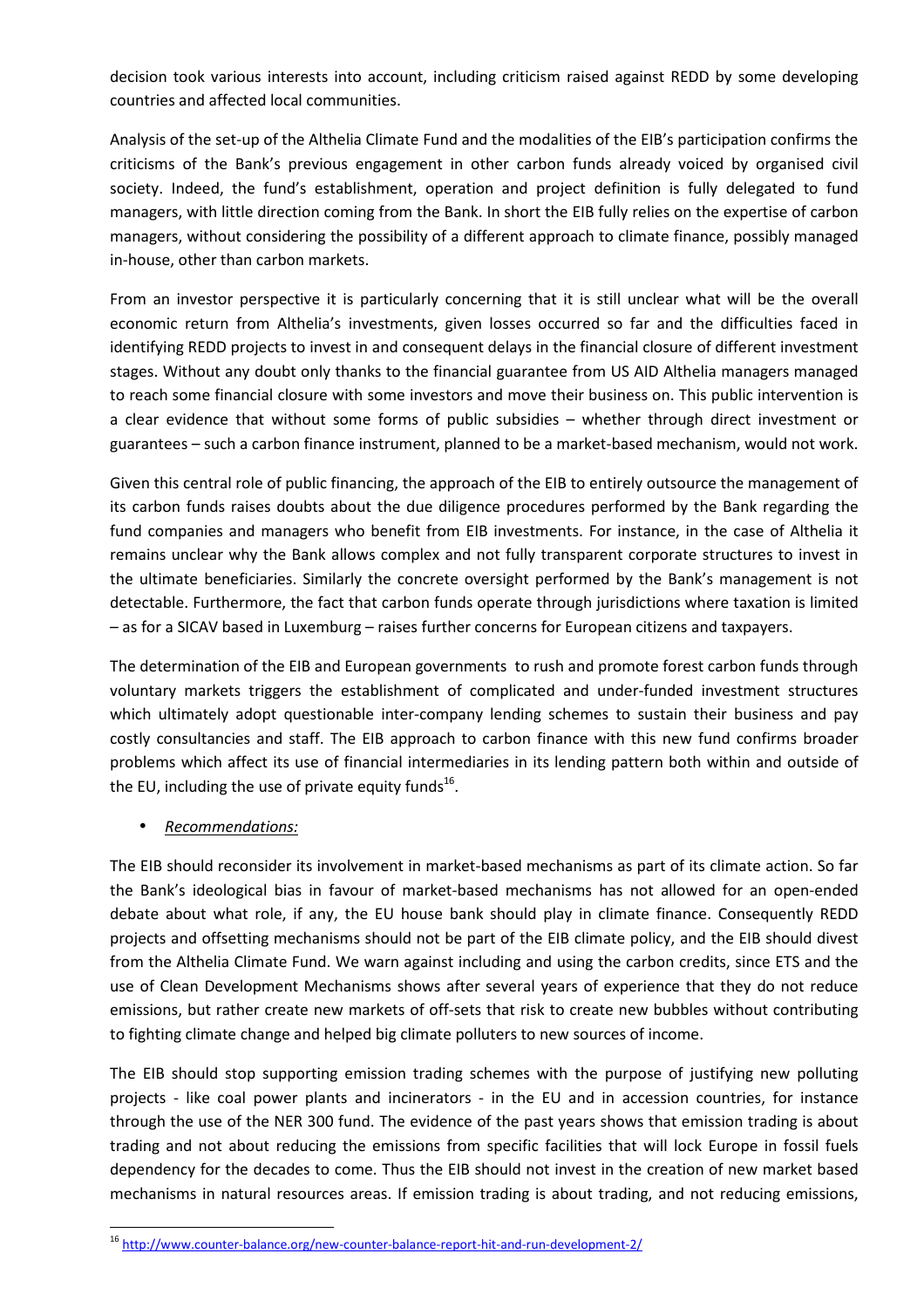there is no legitimate reason for the EIB to invest in projects outside of the EU that do not contribute to achieving EU external action objectives as expressed in Article 21 of the Lisbon Treaty.

## *2/ Banking on natural capital: biodiversity and ecosystems*

In the consultation meeting organized on  $12<sup>th</sup>$  February, the EIB mentioned investments in natural capital and the newly created Natural Capital Finance Facility as a new area for its climate action. Increasingly, proponents of financial instruments argue that flexible financing is necessary in order to secure ample funding to address the climate and environmental crises. However, we take the opportunity of this public consultation to alert the bank that in this process towards building a so-called "green" economy, success becomes measured by profitability rather than the ability to protect or enhance "nature".

# • *The Natural Capital Finance Facility*

The Natural Capital Finance Facility (NCFF) has been officially launched in February 2015<sup>17</sup> by the European Commission and the EIB with a total budget of €125 million. The NCFF pilot projects fall into four categories: payment for ecosystem services (PES), green infrastructure projects, biodiversity offsetting (BDO), and pro-biodiversity and adaptation investments.

Although the use of PES and BDO has been used for decades in several countries around the world, the EU has never had a unified policy on either system. While a legislation on the No Net Loss Initiative is still being debated at EU level and most respondents to the public consultation organized by the Commission opposed the establishment of a legislation on the issue, the EC and the EIB have gone ahead with their own plans to fund PES and BDO pilot projects without any democratic process in place. A recent report on the NCFF<sup>18</sup> made several findings on environmental and social losses in the areas of communitarian stewardship and care, transparency, control over public money and diversity of solutions.

#### • *No to biodiversity offsetting*

Given the EIB's track record of investing in large-scale projects that have significant adverse impacts on local communities and the environment, the Bank should acknowledge that such impacts could be compensated for at best, but that suggesting they could be offset is misleading. Experience of compensatory approaches to maintaining biodiversity have shown that biodiversity offsetting (BO) faces considerable difficulties, many of them insurmountable due to financial, environmental, social and governance realities. In order for BO to be meaningful, it relies on strong governance<sup>19</sup> and monitoring to independently adjudicate whether offsets are undermining environmental legislation, and whether they are achieving their goals. This is particularly important given the different governance situations across the EU. Although consultancies are looking into insurance to ensure there is a back up to non-delivery, however much money might be charged in liability, a failed offset will mean that biodiversity has been lost.

Averted loss offsets are the most problematic and are thus not the preferred option for offsets at the European level: "*in Europe such offsets may not be appropriate because in most circumstances they would have little additionality. More often offset benefits are likely to be more reliably achieved by enhancing or restoring habitats or species populations*<sup>20</sup>." The main problem is that they do not achieve no-net-loss, since no 'additional' biodiversity is being provided. To have any environmental integrity, 'averted loss' offsets must prove additionality, which is difficult if not impossible to do, and has caused a number of problems

 $\overline{a}$ 

<sup>&</sup>lt;sup>17</sup> http://www.eib.org/infocentre/press/releases/all/2015/2015-031-new-european-support-to-address-climate-and-biodiversitychallenges.htm

<sup>18</sup> Carbon Trade Watch, Counter Balance and Re: Common, 2014, "The Natural Capital Financial Facility: A window into the "green" economy" http://www.counter-balance.org/wp-content/uploads/2014/12/a-window-into-the-green-economy.pdf.

<sup>&</sup>lt;sup>19</sup> http://onlinelibrary.wiley.com/doi/10.1111/j.1755-263X.2009.00061.x/abstract

<sup>20</sup> IEEP: Policy options for an EU no net loss initiative – Inception Report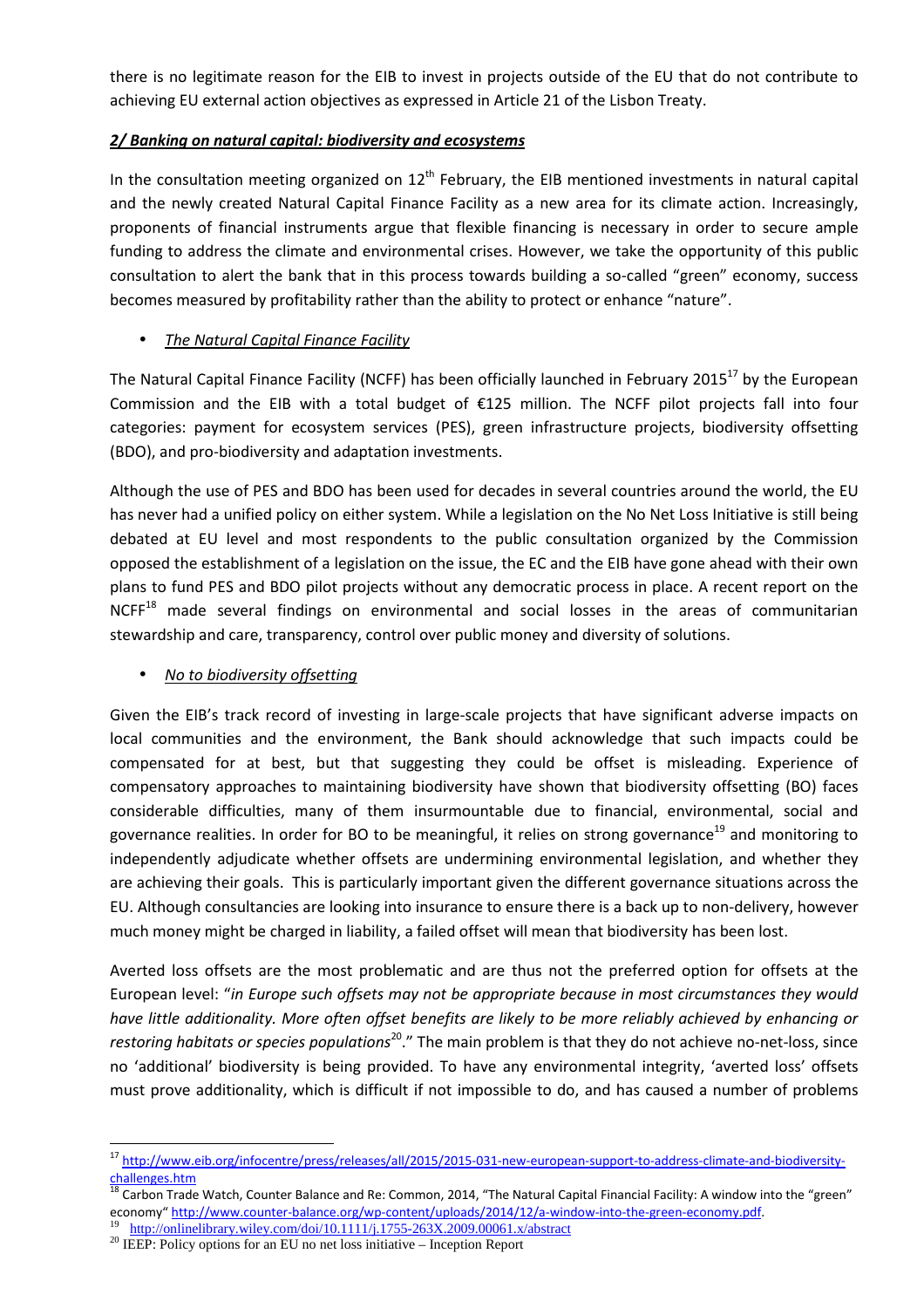with similar mechanisms such as  $REDD<sup>21</sup>$ . It relies on declining biodiversity, and as such has been described by scientists as 'locking in' biodiversity loss $^{22}$ .

One of the main problems with restoration offsets is that although creating the offset before the destruction of another area is theoretically possible, for reasons of cost and additionality, most offsets are created after the destruction has already taken place, making them somewhat of a gamble. Since biodiversity is a dynamic process, there are always significant risks that offsets will not achieve their intended aim (known as the 'target condition'), meaning they are a 'promise' rather than a certainty. Though biologists disagree about how exactly to offset biodiversity<sup>23</sup>, most often, what is being offset is a type of habitat that has the potential to gain the same biodiversity. The theory is that if you create a certain habitat, the relevant species will migrate there. This theory has however been challenged, with evidence that achieving target condition is by no means a certainty.

There are significant environmental queries over the ability to recreate habitats for plant, insect and animal species, with evidence showing that in the majority of cases, offsets do not ever reach the required target condition. One study in the USA that analysed evidence in the State of Ohio found that the majority of projects (67%) that restored or created wetlands were not successful at meeting permit requirements in terms of wetland area<sup>24</sup>. This study found that many were not up to standard when checked against stringent scientific criteria. Indeed, against these measurements only three habitat banks scored in the "successful category," while five passed in some areas and failed in others. More disturbing, none of the government agencies charged with oversight were taking the bank managers to task<sup>25</sup>.

The question of what is being offset is essential, since biodiversity is difficult and expensive to measure, and it is hard to represent all biodiversity in an area. Though biodiversity offsetting implies 'like-for-like' replacement, in reality, examples from Germany show that this is very hard to do, and more often, developers will replace habitat with one of 'similar' quality<sup>26</sup>. It shows that offsetting is often not possible, and should not be relied upon as a way to ensure environmental coherence.

Biodiversity offsetting does not attempt to offset the other values that nature provides, including the social (recreational, spiritual or cultural) values of nature. Neither does it include the engineering or economic values that nature provides to local communities, such as flood mitigation, groundwater recharge, and pollination etc. It divides nature from humans, proposes that it is possible displace one, without impacting the other. As one cultural geographer as commented, it "*entrenches this separation, thus retarding rather than facilitating the emergence of ecologically sustainable human settlements*" 27 .

Though there are suggestions that offsets should be as local as possible, the reality is that this is very difficult since appropriate sites can often not be found locally and is often too expensive, since land that is close to communities is often more expensive than more remote areas. As one scientist, who has been analysing the social impact of offsetting comments: "*The whole point of wetland mitigation banking—what makes its economic incentives work—is that developers get to wipe out wetland patches in the higherpriced land markets and bankers get to establish wetland banks in the less-pricy land markets*. <sup>28</sup>"

<sup>&</sup>lt;sup>21</sup> http://www.cbc.ca/news/canada/british-columbia/story/2013/03/27/bc-carbon-neutral-report.html

<sup>&</sup>lt;sup>22</sup> http://theconversation.com/biodiversity-offsets-could-be-locking-in-species-decline-14177

<sup>&</sup>lt;sup>23</sup> http://ohvec.org/issues/mountaintop\_removal/articles/myths\_of\_restoration.pdf

<sup>&</sup>lt;sup>24</sup> Kettlewell, Bouchard, Porej,Micacchion, Mack, White and Fay. 2008. An assessment of wetland impacts and compensatory mitigation in the Cuyahoga River Watershed, Ohio, USA. Wetlands Volume 28, Number 1, 57-67, DOI: 10.1672/07-01.1

<sup>&</sup>lt;sup>25</sup> Mack, JJ, and M. Micacchion. 2006. An ecological assessment of Ohio mitigation banks: vegetation, amphibians, hydrology and soils. Ohio EPA technical report WET/2006-1. Ohio Environmental Protection Agency, Division of Surface Water, Wetland Ecology Group, Columbus OH

<sup>&</sup>lt;sup>26</sup> http://www.forest-trends.org/publication\_details.php?publicationID=2404

<sup>&</sup>lt;sup>27</sup> Sullivan and Hannis, 'Offsetting nature'.

 $28$  See evidence that in the USA, wetland mitigation banking has resulted in the displacement of wetland from urban areas to rural areas: http://papers.ssrn.com/sol3/papers.cfm?abstract\_id=878331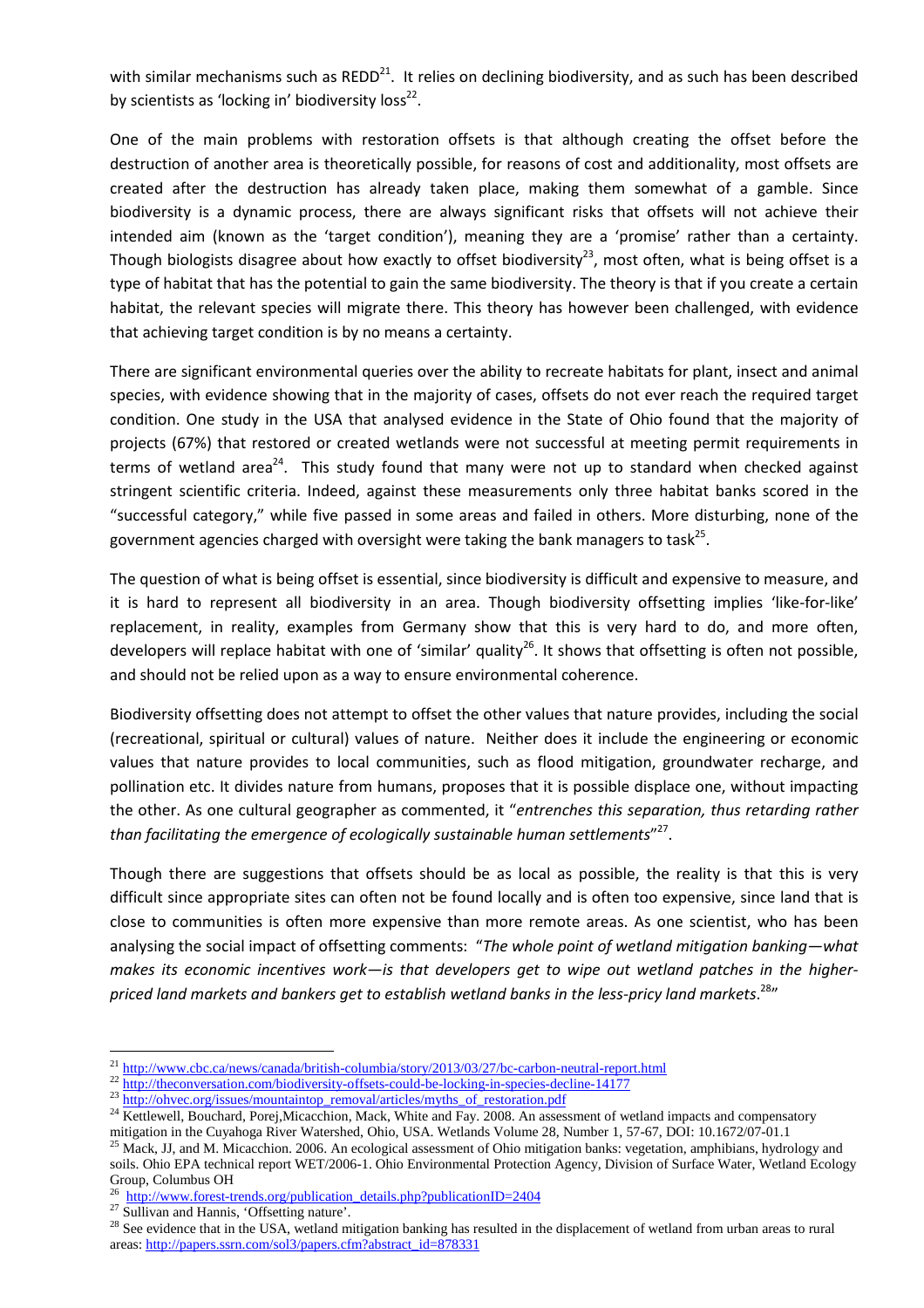In addition to social values of nature, biodiversity offsetting and particularly habitat banking does not take into account the impact of offsetting on landscapes, and the cultural heritage they provide. In this way, it directly goes against the Bank's own standards on the cultural heritage on landscapes from the EIB environmental and social handbook.

## • *Recommendations:*

In conclusion, the Bank should put its emphasis on the avoidance of projects, and not rely on offsetting as a way of minimizing impact, since there is significant evidence to show that offsetting is far from being an environmental or social alternative to avoiding impact in the first place. We warn against the potential measuring of biodiversity /ecological value, as this valorization will be unable to take into account all parts constituting the real value of nature but seems to do it through some measurement with necessary shortcomings. The effect will be for one more and less "important" habitats, while as well the "less important" ones have great value, which simply might not have been measured. For two in combination with offsets there is a risk of "habitat banking" which is likely to have the same problems as carbon trading and won't help saving biodiversity. As a consequence, the EIB should no enter the new business of Payments for Ecosystem Services and Biodiversity Offsetting.

## *3/ The EIB and other innovative financial instruments to fight climate change*

## • *The use of Climate Change Framework Loans and financial intermediaries*

Next to loans for specific clean energy projects, the EIB has signed several similar Climate Change Framework Loans (CCFLs) with governments or financial intermediaries in other countries as well. Since 2007 the total amount dedicated to CCFLs reaches more than €2 billion, mostly disbursed to intermediaries in emerging countries and for substantial amounts of money per loan. The EIB provides its CCFLs through financial intermediaries, mostly private or public banks. Counter Balance member Both ENDS has investigated one of these CCFLs - the one managed by the Brazilian Development Bank BNDES - in great detail, identifying fundamental flaws in the approach of working with financial intermediaries<sup>29</sup>.

Actually BNDES is failing to reach International Finance Institutions standards on safeguards, transparency, accountability and public participation, yet it is the major lender for the large scale infrastructure projects in the country. BNDES' recent portfolio includes multibillion loans to controversial mega dams like Belo Monte and Jirau, and meatpacking companies (which are unsustainable cattle tenure in the Amazon forest, sugarcane plantations in indigenous areas and paper and pulp factories leading to conflicts over land). The unsustainability of proceeding with the growth model promoted by BNDES, which capitalizes on Brazil's natural resources and fails to create high value jobs in the processing industries, is denounced by civil society organisations in Brazil. Moreover, looking at the types of operations BNDES finances, it is immediately clear that in its current set-up the institution is the wrong agent to promote sustainable development of any sort. For instance, BNDES is a major financial supporter of Petrobras. Moreover, one of the projects BNDES is currently supporting is the highly controversial Belo Monte dam in the Amazon, where adequate environmental impact assessments and mitigation plans are lacking and where Free Prior and Informed Consent of affected Indigenous peoples has not been obtained. This runs against European principles and those of the EIB. Indeed, investing in a CCFL managed by BNDES contributes to freeing up resources for BNDES to continue investing in large dams and polluting industries.

Climate finance lending should not have been envisaged with a financial intermediary with such an unsustainable portfolio as BNDES. The same goes for private equity funds – often associated with increasingly opaque money flows - which are expanding risks such as corruption and the wrong people profiting from funds in which the EIB invested. The contribution of EIB-backed climate infrastructure funds

<sup>&</sup>lt;sup>29</sup> http://www.bothends.org/uploaded\_files/document/1Both\_ENDS\_Policy\_Note\_BNDES.pdf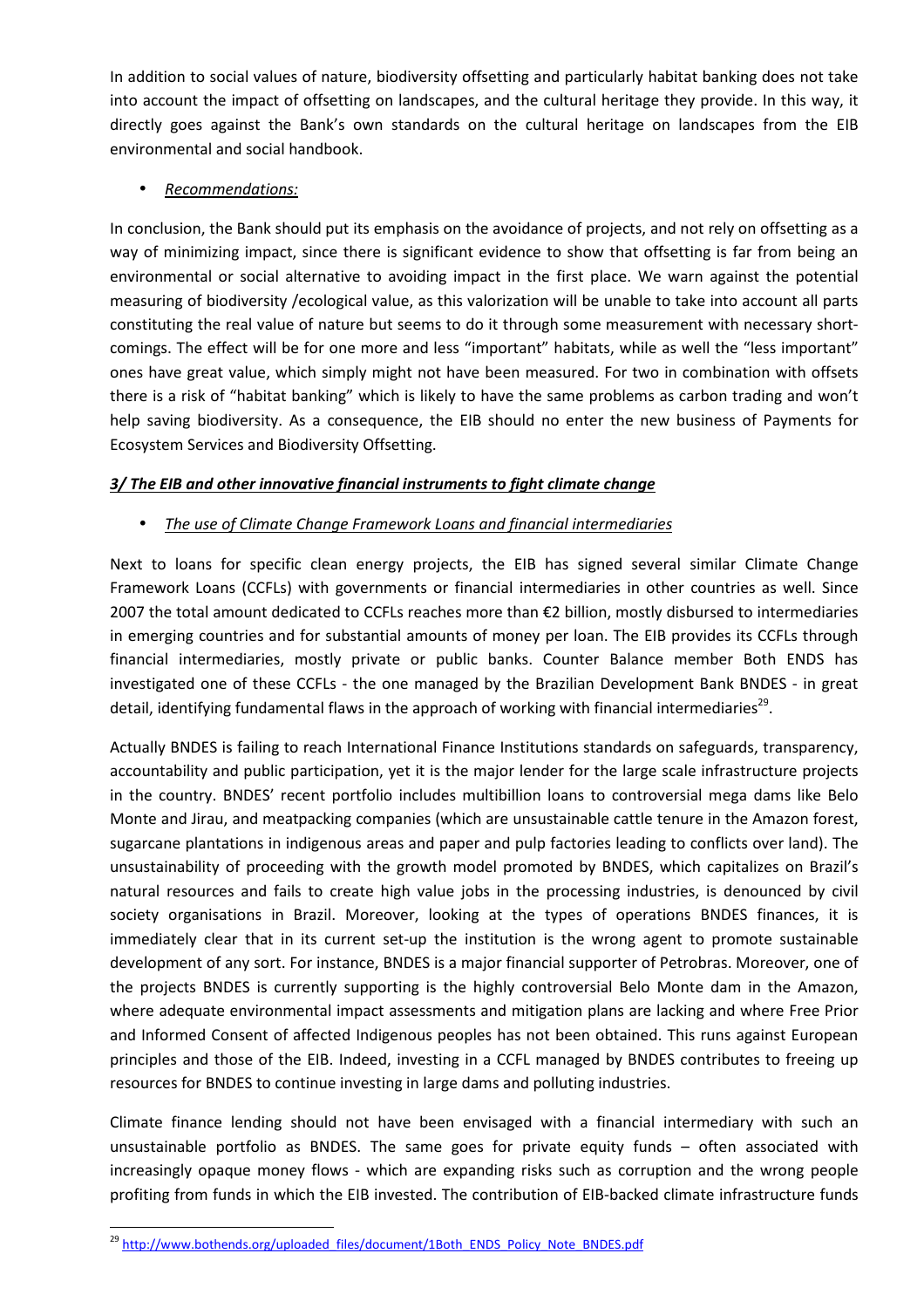and private equity funds is currently primarily defined by the EIB in financial terms. However, the catalytic effect of those funds in the form of additional investments says little about the quality of the projects supported and their environmental impacts. At the time being, the EIB discloses limited information on those impacts and focuses instead on the multiplier effect derived from the investments in those funds.

Given the fact that, according to the EIB consultation paper "the [GHG emissions] methodology is not applied to intermediated loans, which equates to almost one-third of the Bank's lending in recent years", the use of financial intermediaries should not be part of the climate action portfolio of the EIB. In this context, we recommend the EIB to develop a methodology to assess such impact by the end of 2016.

## • *The leading role of the EIB in Project Bonds*

In a recent briefing developed with its member group ODG, Counter Balance alterted around the structural weaknesses of the Project Bond Initiative $^{30}$ .

Far from being an innovative solution to project financing in tough budgetary conditions, the initiative covers familiar territory –the use of EU funds as a risk-sharing mechanism to attract funds from the private sector. If we imagine a piece of public-private infrastructure that does not perform well in the future (either due to incorrect calculations of the project's capacity to repay itself or incorrect calculations relating to its future usefulness), then a debt is incurred which has the potential to fall back on the public in the future. Herein lies the problem: by treating infrastructure as an asset class (as an anonymous product traded on the financial markets with shares changing hands between investors who are not bound to the construction itself) and using public funds to attract the private sector, the population becomes vulnerable to the changing winds of the market and future energy needs. Whereas in the past infrastructure was conceived as an essential service for the population, the investors' necessity for returns on infrastructure investments requires a constant stream of profit, which trumps the real needs of the population. The increased financialisation of infrastructure is characteristic of the shift from public decision making regarding the control of key infrastructure to decisions made at private board meetings and relayed at annual AGMs. With infrastructure so critical to the everyday life of the population, it is hard to see how side-lining the public's role in the management of infrastructure could be beneficial at all for European citizens.

One of the stated objectives of the Project Bond Initiative is to "establish tradable infrastructure project bonds that will enable investors to invest in Infrastructure as an asset class."<sup>31</sup> In this context the EC and the EIB are attempting to create a Pan-European market for EU project bonds, yet there is growing sentiment from the private sector that the moment has passed for credit support mechanisms and that their postfinancial crisis proliferation now threatens to crowd out private capital from the market. $32$  If proved true, this would substantially hollow out the EIB's case for increasing the size of the PBI as the EIB is prevented from extending support which undermines existing markets.

Questions abounded when the Castor project was announced as the first pilot project under the initiative. Indeed, downward revisions to the growth in gas consumption across Europe<sup>33</sup> placed the necessity for new gas storage infrastructure in doubt. When the list was expanded to include more projects, it became apparent that the PBI mechanism was anything but climate friendly; projects to finance 5 motorways and 2 gas storage facilities were included.<sup>34</sup> The projects in the pipeline showed a marked bias towards

http://www.iea.org/Textbase/npsum/MTGMR2013SUM.pdf

l

 $34$  European Commission: The pilot phase of the Europe 2020 Project Bond Initiative http://ec.europa.eu/economy\_finance/financial\_operations/investment/europe\_2020/index\_en.htm

<sup>30</sup> http://www.counter-balance.org/what-perspectives-for-the-project-bonds-initiative/

<sup>&</sup>lt;sup>31</sup> European Investment Bank: An outline guide to Project Bonds Credit Enhancement and the Project Bond Initiative, http://www.eib.org/attachments/documents/project\_bonds\_guide\_en.pdf

<sup>&</sup>lt;sup>32</sup> "Money, money, money: No Lack of Choice", Infrastructure Investor, March 2014, pp.20-26 33 International Energy Agency. Gas Medium Term Market Report 2013.